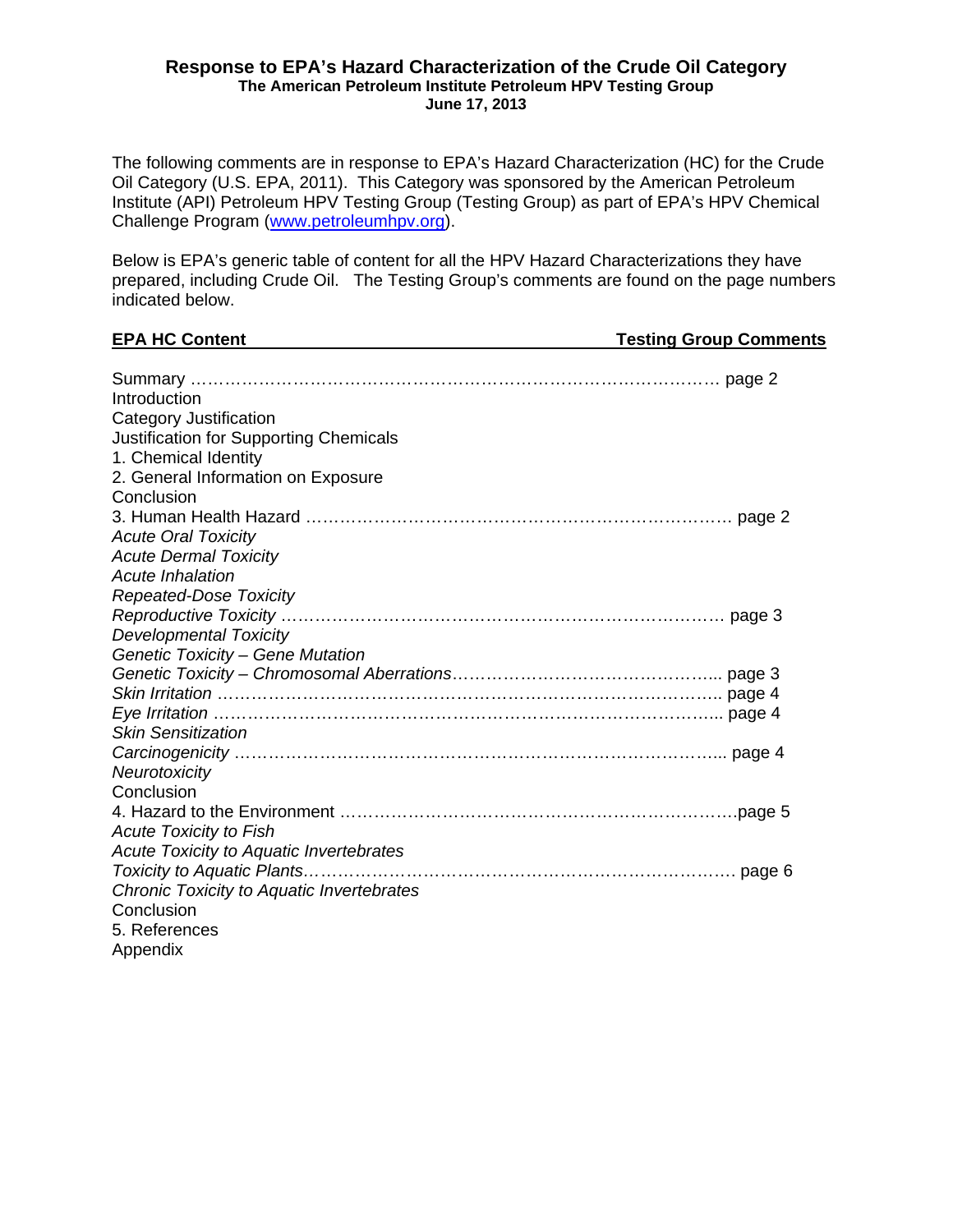## **Summary**

1. The Chemical Abstract Index Name is "Petroleum", not "Crude Petroleum". (HC page 3)

2. The HC describes Crude Oil as a "complex mixture" several times when in fact it is a substance, a Class 2 UVCB substance. (HC pages 3, 5, 6, 9)

Substances on the US TSCA Inventory are divided into two classes for ease of identification (EPA 1995). Class 1 substances are those single compounds composed of molecules with particular atoms arranged in a definite, known structure. However, many commercial substances that are subject to TSCA are not Class 1 substances, because they have unknown or variable compositions or are composed of a complex combination of different molecules. These are designated Class 2 substances. Class 2 includes substances that have no definite molecular formula representation and either partial structural diagrams or no structural diagrams. These are the "UVCB" substances (Unknown or Variable compositions, Complex reaction products and Biological materials). An example of this kind of substance is given below.

#### *CAS Number: 8002-05-9*

#### *CAS Name: Petroleum*

*CAS Definition: A complex combination of hydrocarbons. It consists predominantly of aliphatic, alicyclic and aromatic hydrocarbons. It may also contain small amounts of nitrogen, oxygen and sulfur compounds. This category encompasses light, medium, and heavy petroleums, as well as the oils extracted from tar sands. Hydrocarbonaceous materials requiring major chemical changes for their recovery or conversion to petroleum refinery feedstocks such as crude shale oils, upgrade shale oils and liquid coal fuels are not included in this definition.* 

# **3. Human Health Hazard**

EPA did not acknowledge the utility of the statistical models used in the category assessment document submitted by the Testing Group to evaluate untested samples of crude oil. In the original Test Plan for Crude Oil, a relationship between mammalian toxicity and the polycyclic aromatic compound (PAC) content of the substances in that category was asserted or implied.

To study this relationship, toxicology studies and analytical reports on high-boiling petroleum substances (HBPS) like Crude Oil were collected from the Testing Group's member companies and analyzed in order to address two key questions: 1) Are there quantitative relationships between PAC content of petroleum substances and their critical effects as identified in repeatdose, developmental, bacterial genotoxicity, and reproductive toxicity studies, and 2) can the critical effects/levels of untested petroleum substances be predicted from their PAC content? The assessment by the Testing Group showed (a) that the toxicological effects of high boiling petroleum-derived substances (i.e., final boiling points > 650 °F) were associated with PAC, (b) that subchronic effects associated with PAC content included liver enlargement, thymic weight reductions, reduced hematological parameters, and developmental effects including reduced live-births and birth-weight, and (c) that the effects of these high boiling petroleum-derived substances could be predicted from the PAC content using predictive statistical models for several repeat-dose and developmental toxicity endpoints. The models used the weight percent of each of the aromatic ring classes (the "PAC profile") as the independent variable. The effects found to be associated with the PAC profile are consistent with those reported for a number of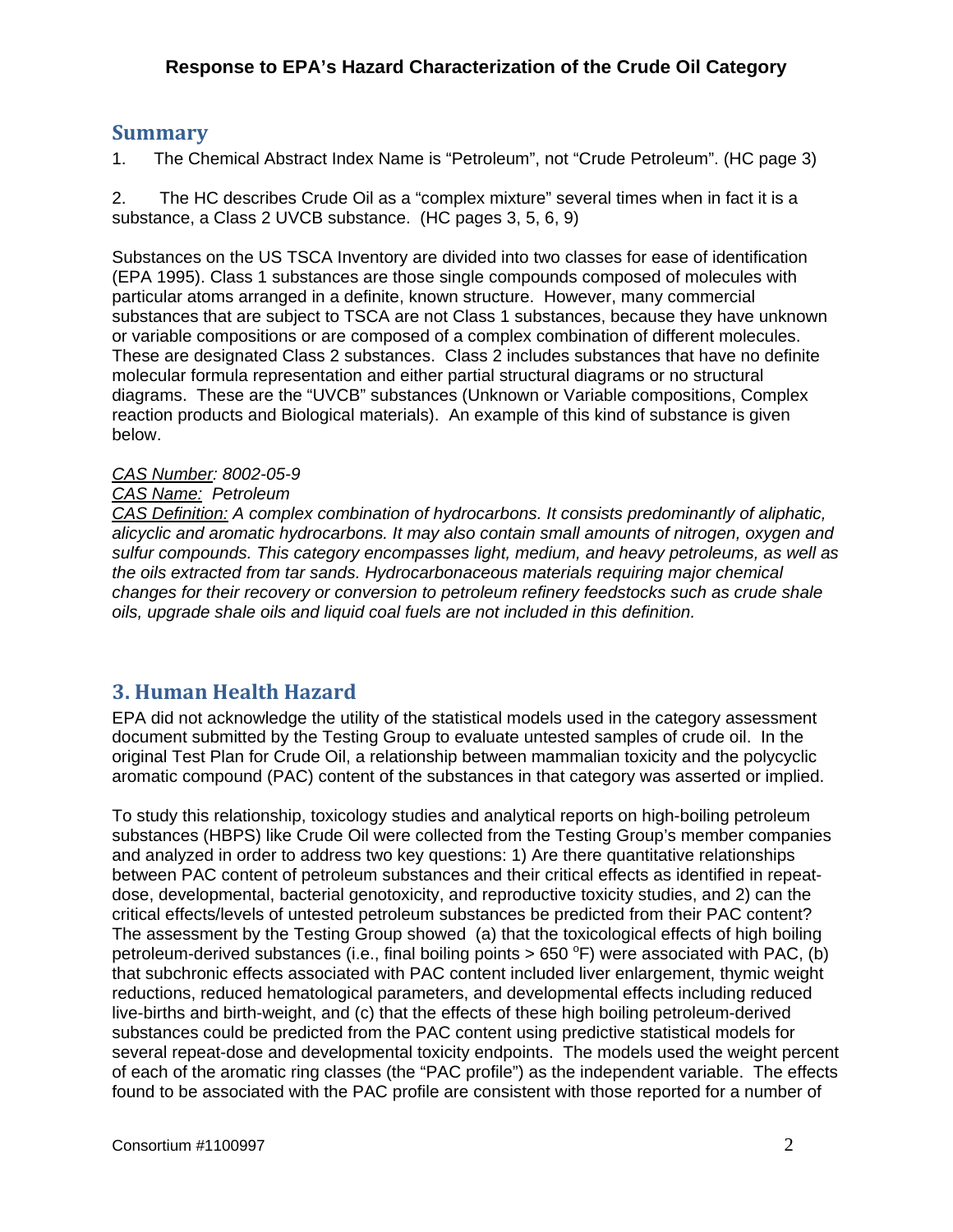individual PAHs and PAC-containing materials. A predictive model for bacterial mutagenesis was also developed. The Testing Group had the results of its model building exercise reviewed through an expert peer consultation process (Patterson et al,, 2013). The Testing Group has followed up the peer consultation with additional testing and analysis and has prepared several detailed manuscripts for publication (Murray et al., 2013; Nicolich et al., 2013; Roth et al., 2013; McKee et al., 2013a). The statistical models have been applied to Crude oil samples and the results of this investigation have been accepted for publication (McKee et al., 2013b).

### **Reproductive Toxicity**

US EPA identified mammalian reproductive toxicity as a data gap under the HPV Challenge Program for crude oil. However, US EPA provided guidance for fulfilling the reproductive toxicity data requirement under the HPV Challenge Program by adopting the Organization for Economic Cooperation and Development (OECD) Guidance for Meeting the SIDS Requirements (http://www.epa.gov/HPV/pubs/general/sidsappb.htm). That guidance says that when a 90-day repeat dose study (such as OECD 408) is sufficiently documented with respect to studying effects on the reproductive organs along with a developmental study (such as OECD 414) the requirements for the reproduction toxicity endpoint are satisfied. Other studies that satisfy the endpoint are screening-level tests defined by such guideline protocols as the OECD 421 or 422, or a one- or two-generation study defined by such guideline protocols as OECD 415 or 416. Data from 408 and 414 studies on two crude oils that meet the criteria listed above have been published (Feuston et al., 1997a;b) and were summarized in the CAD submitted by the API. Thus the API believes that the endpoint has been fully characterized in accordance with HPV program requirements.

Further, the Testing Group believes that published literature provides data suitable for assessing the SIDS reproductive toxicity endpoint for crude oil for both the inhalation and dermal route of exposure. Additional toxicology testing to address the reproductive hazard of crude oil is unnecessary. The dermal hazard of crude oil is directly related to the presence of polycyclic aromatic compounds (PAC) in crude oil. The inhalation hazard of crude oil is due to possible presence of hydrogen sulfide or from volatile organic compounds (VOC) emitted from the crude oil. The relevant data for reproduction is summarized in the Testing Group's Category Assessment Document (CAD page 55 – 58) and in the table below.

| <u>Udifficity Of Fabilistica Utadics to Addicss Reproductive Toxicity</u> |                        |                       |  |  |
|---------------------------------------------------------------------------|------------------------|-----------------------|--|--|
| <b>Test Substance</b>                                                     | <b>OECD Study Type</b> | <b>Publication</b>    |  |  |
| 2 Crude Oils                                                              | 408                    | Fueston et al., 1997a |  |  |
| 2 Crude Oils                                                              | 414                    | Fueston et al., 1997b |  |  |
| Hydrogen Sulfide                                                          | 421                    | Dorman et al., 2000   |  |  |
| Gasoline VOCs                                                             | 416                    | McKee et al., 2000    |  |  |
|                                                                           |                        |                       |  |  |

Summary of Published Studies to Address Reproductive Toxicity

# **Genetic Toxicity ‐ Chromosomal Aberrations**

US EPA concluded that for the SIDS endpoint, *in vivo* chromosome aberrations, crude oil was considered to give a positive response (HC Table 3). The Testing Group believes that this endpoint should be considered negative. The basis for EPA's conclusion appears to be the publication by Lockard et al., 1982; however, the only "positive" result in the Lockard et al., 1982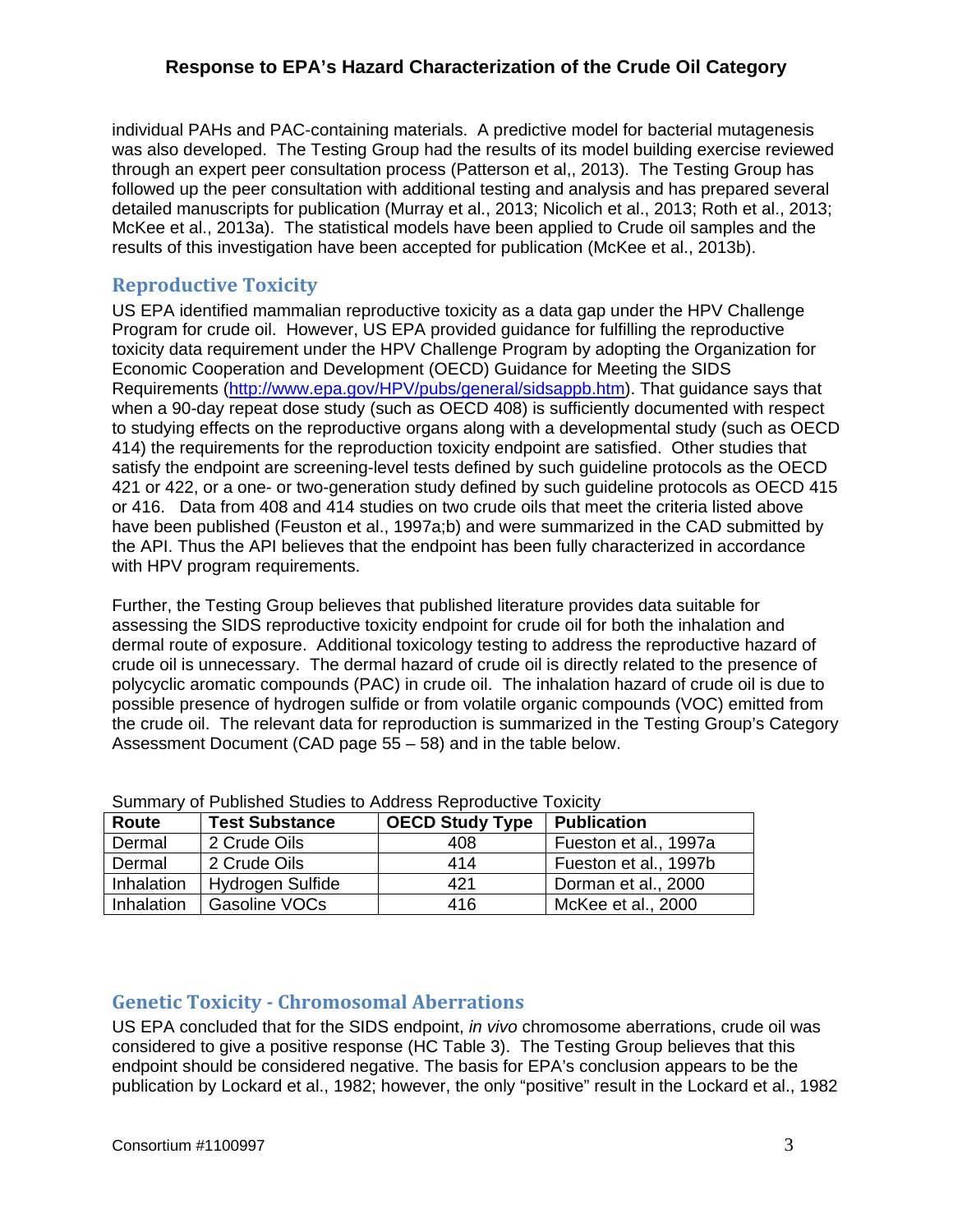study was for sister chromosome exchange (SCE) but the SCE test is not a measure of chromosome aberrations. The biological significance of SCEs is not known. Further, the study used very small groups of mice (3 per dose) and gave large doses of crude oil intraperitoneally. Only at the high dose of over 7 grams/kilogram body weight was there a statistically significant increase in SCEs.

On the other hand there have been several studies which did assess the potential for chromosomal aberrations, and in all of these studies negative results were obtained. The paper referenced above (Lockard et al., 1982) reported that the substance that increased the SCE incidence (Wilmington crude oil, 7.2 g/kg i.p.) did not increase the frequency of micronuclei. There are two other *in vivo* micronucleus studies with crude oil that were also negative. Rats treated dermally for 13-weeks with Lost Hills Light or Belridge Heavy crude oils at doses of 0, 30, 125 or 500 mg/kg for 13 weeks demonstrated that these crude oils did not induce cytogenetic damage in the bone marrow after repeated exposures (Mobil, 1990c; 1991e). Overall crude oil should be considered negative for *in vivo* chromosome aberrations.

#### **Skin Irritation and Eye Irritation**

US EPA indicates for eye and skin irritation that crude oil is "Positive". The data in the table below on skin and eye irritation demonstrate variability among different crude oils but suggest that overall crude oil is not corrosive or a severe irritant. EPA may wish to qualify the term "Positive" to better inform the reader of the hazard.

| Sample                      | <u>Udifficulty of Uniffective Lyo fiftedion Undergroup of the United Uni</u><br>Skin Irritation (Rabbit) <sup>2</sup> |              | <b>Eye Irritation (Rabbit</b><br>24hr) Conjunctival <sup>3</sup> |
|-----------------------------|-----------------------------------------------------------------------------------------------------------------------|--------------|------------------------------------------------------------------|
|                             | <b>Erythema</b>                                                                                                       | <b>Edema</b> |                                                                  |
| $[36.5^{\circ}AP]$<br>Beryl | <b>ND</b>                                                                                                             | <b>ND</b>    | 1.7                                                              |
| Arab Lt [34.5 °API]         | 0.9                                                                                                                   | 0.1          | 1.3                                                              |
| Mid-Continent [40°API]      | <b>ND</b>                                                                                                             | <b>ND</b>    | 0.3                                                              |
| Lost Hills Light [>38°API]  | 1.6                                                                                                                   | 1.3          | 3.7                                                              |
| Belridge Heavy [14°API]     | 0.6                                                                                                                   | 0.8          | 0.8                                                              |

Summary of Skin and Eye Irritation Studies on Crude Oil<sup>1</sup>

1 Mobil, 1985a,b; 1990a,b

 $2$  Mean scores on a scale of zero to four, reactions at 24, 48, and 72 hrs.

 $3$  Mean scores on a scale of zero to twenty at 24 hrs. (All Iris and Cornea scores were zero) ND = Not Determined

#### **Carcinogenicity**

EPA reported that in the study by Perez-Cadahia et al., 2007, workers were exposed to crude oil, however, the Prestige tanker incident was a spill of heavy fuel oil which is significantly different in composition. (HC page 21). Since this incident did not involve exposure to crude oil, it should be removed from the EPA HC.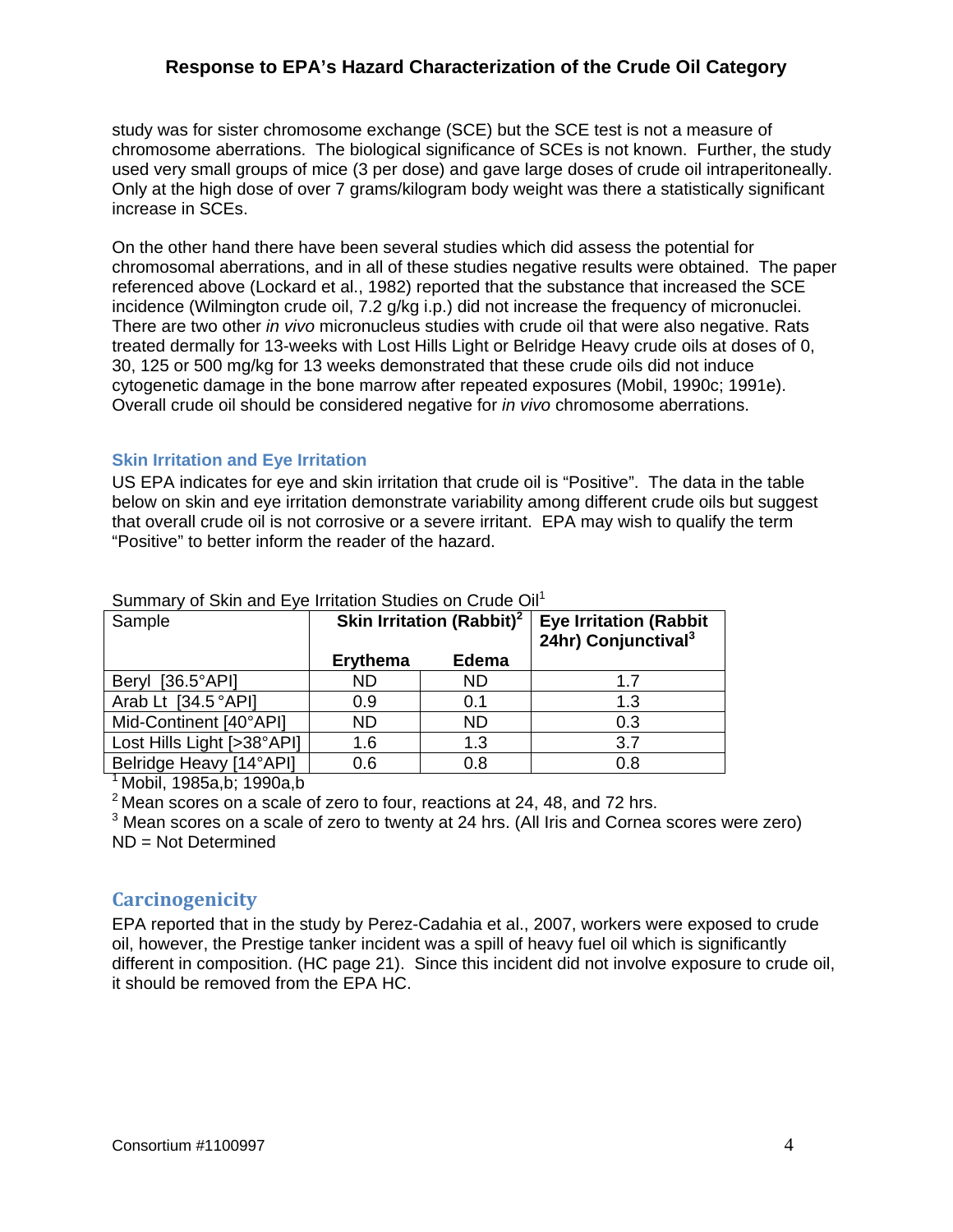# **4. Hazard to the Environment**

EPA did not use the lethal loading data provided by the Testing Group but instead cites the following lethal/effects concentrations for this category:

The 96-h LC50 of CASRN 8002-05-9 for fish ranges from 0.73 to 42 mg/L. The 48-h EC50 of CASRN 8002-05-9 for aquatic invertebrates ranges from 0.61 to 28 mg/L. The 21-d chronic toxicity to aquatic invertebrates ranges from 0.5 to 6 mg/L. (HC page 4, 35, and Table 4).

1. The Testing Group argues that results for petroleum UVCBs like crude oil (multi-constituent, poorly soluble hydrocarbons) should be expressed as lethal loadings (LL) rather than lethal/effect concentrations (LC, EC). The Testing Group maintains that when toxicity endpoints are more accurately expressed as 'loading rates', crude oils are expected to exhibit aquatic toxicity at approximately 1 mg/L or higher for the three trophic levels. Loading is a more effective means of comparing two substances to each other because the hydrocarbon composition in the WAF varies with composition of the crude oil. Loading is a reflection of the composition and chemistry of the substance and implicitly accounts for dissolution and volatilization of the hydrocarbon constituents.

Crude oil aquatic toxicity is attributed to the neutral organic hydrocarbon constituents whose toxic mode of action is non-polar narcosis. Hydrocarbons are equitoxic in tissues where the toxic mechanism of short-term toxicity for these chemicals is disruption of biological membrane function (van Wezel and Opperhuizen, 1995). The differences between toxicities (i.e., LC/LL5O, EC/EL50) can be explained by the differences between the target tissue-partitioning behaviors of the individual chemicals (Verbruggen et al., 2000). The existing fish toxicity database for hydrophobic neutral chemicals supports a critical body residue (CBR, the internal concentration that causes mortality) of approximately 2-8 mmol/kg fish (wet weight) (McGrath and Di Toro, 2009). When normalized to lipid content the CBR is approximately 50 µmol/g of lipid for most organisms (Di Toro et al., 2000).

When compared on the basis of standard test methods and exposure solution preparation procedures, crude oils are expected to produce a similar range of toxicity for the three trophic level species. Results expressed as measured concentrations of the fraction of the substance in solution are of little value since it will be virtually impossible to extrapolate to spill situations where the only relevant measures of concentration will be the amount of product spilled and the volume of the receiving environment (i.e., the loading rates). Loading rates provide a unifying concept for expressing the results of a toxicity test with poorly-soluble substances (European Eco-Labeling Criteria; ASTM 2009; GESAMP; OECD 2006; ECHA).

Preparation of independent WAFs based on test substance loading rates is the appropriate procedure for petroleum UVCBs because these substances are multi-constituent hydrocarbons whose constituent hydrocarbons vary in water solubility. The dissolution thermodynamics of a multi-constituent hydrocarbon in an aqueous medium limit the likelihood of consistent proportional concentrations of the constituent hydrocarbons at various test substance loading rates. For this reason,

 exposure solutions are not prepared from dilutions of a stock solution (the relative proportion of hydrocarbon constituents in the dilutions would not accurately reflect the relative concentration of those constituent chemicals in individually prepared, successively lower exposure solutions of the test material), and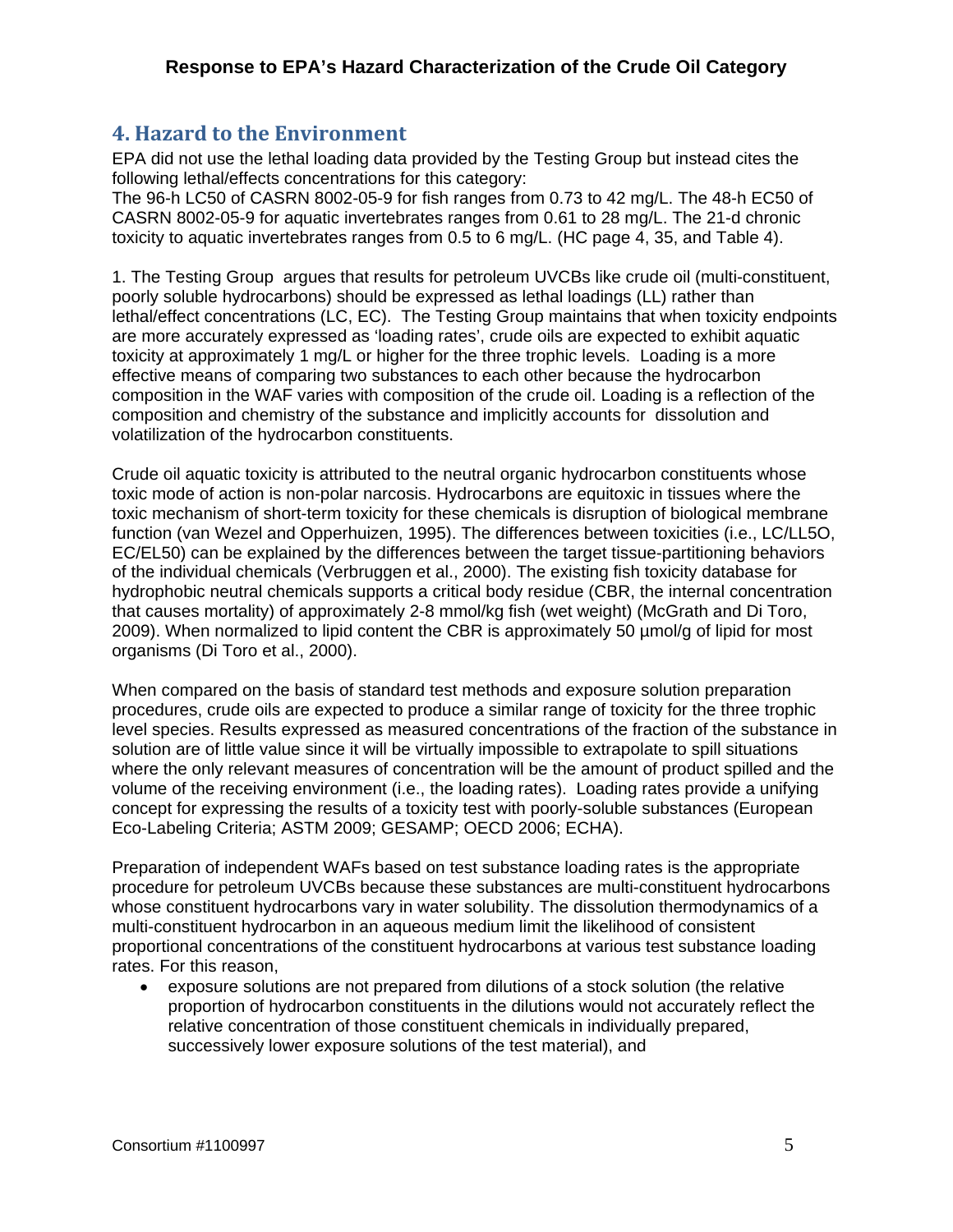separate exposure solutions are prepared at each exposure loading for substances that are petroleum UVCBs (multi-constituent hydrocarbons).

2. Additionally the Testing Group cannot evaluate the relevancy or reliability of the effects values cited by EPA due to the lack of citations/robust summaries for cited data. EPA's HC lists 27 fish data endpoints and 35 invertebrate data endpoints (Section 4, pages 24-35). In most cases the sources of the cited data are not provided (for the 27 fish studies, 19 lack references; of the 35 invertebrate studies, 25 lack references). The one or two sentence descriptions given in the HC for each study cannot allow a determination of the quality of the work, and full robust summaries of the original journal/study reports should be provided.

3. Further reason to contest values cited by EPA in Table 4, page 35, summary of SIDS data, is that the ranges of endpoint values for fish and aquatic invertebrates are all based on unspecified measures of concentration. Additionally, not all ranges can be verified in the tests cited in the HC. For example, the range cited for chronic invertebrate toxicity is  $0.5 - 6$  mg/L), but there is no study citing a chronic toxicity endpoint of 6 mg/L.

#### **Toxicity to Aquatic Plants**

The toxicity of crude oil to aquatic plants (algae) was described in API's Category Assessment Document (CAD) that was submitted to EPA January 2011 (API 2011). The robust summary for the data cited in Tsvetnenko and Evans, 2002 was inadvertently omitted from the submission documents. The robust summary will be provided to EPA and together with the data from Gaur and Singh, 1989, should fill the EPA data gap for this endpoint.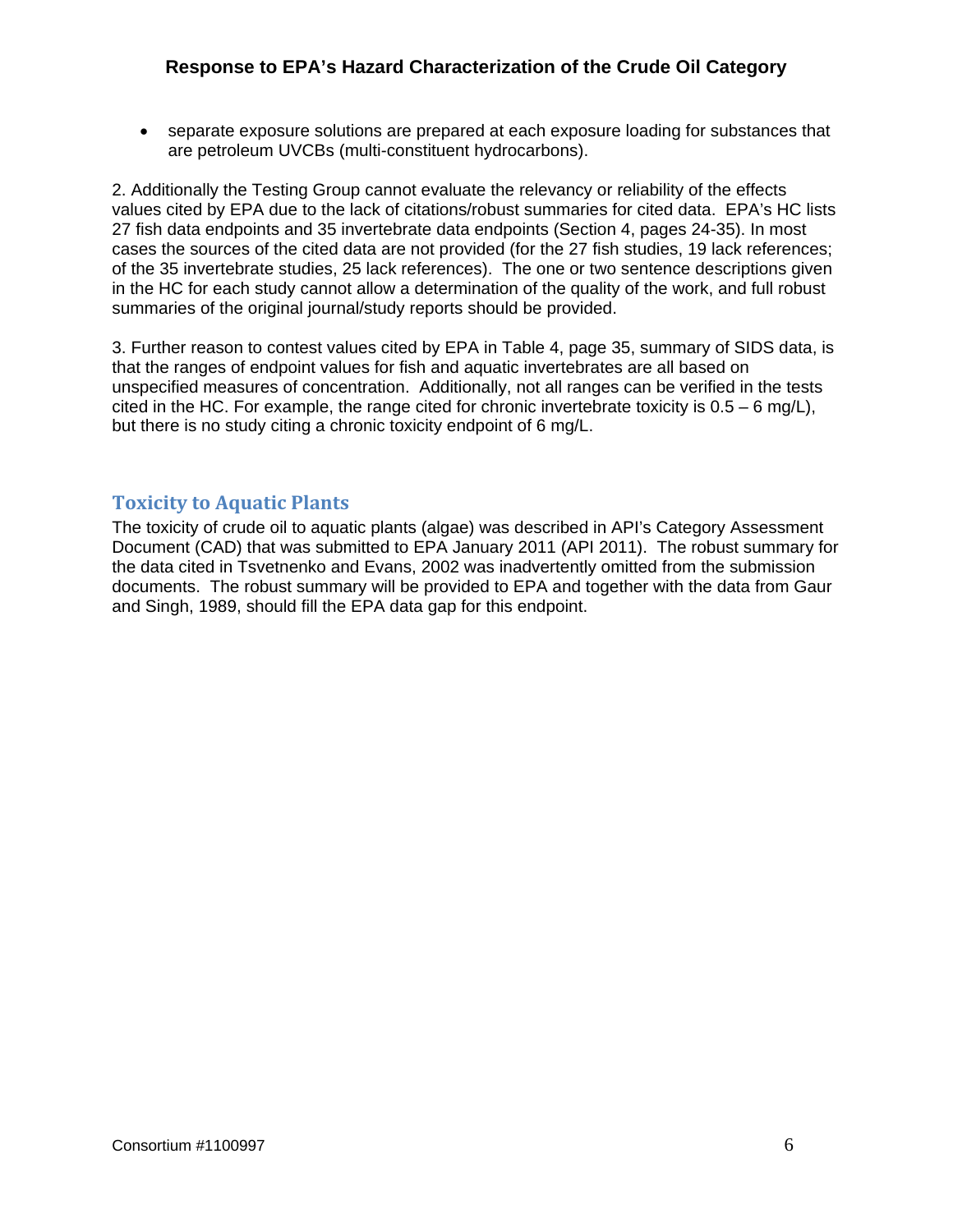#### **References cited in this response to EPA's HC for the Crude Oil Category**

American Petroleum Institute (2011). Crude oil category: Category Assessment Document. Submitted to EPA, January 2011, as part of the High Production Volume (HPV) Chemical Challenge Program.

ASTM. 2009. ASTM D6081 – 98 (2009) Standard Practice for Aquatic Toxicity Testing of Lubricants: Sample Preparation and Results Interpretation.

Di Toro DM, McGrath JA, Hansen DJ. 2000. Technical basis for narcotic chemicals and polycyclic aromatic hydrocarbon criteria. I. Water and tissue. Environ Toxicol Chem. 19:1951- 1970.

Dorman, D.C., Brenneman, K.A., Struve, M.F., Miller, K.L., James, R.A., Marshall, M.W., and Foster, P.M.D (2000). Fertility and developmental neurotoxicity effects of inhaled hydrogen sulfide in Sprague–Dawley rats. Neurotoxicology and Teratology Volume 22, Issue 1, Pages 71- 84.

Dorman, D.C., Struve, M.F., Gross, E.A., and Brenneman, K.A. (2004). Respiratory tract toxicity of inhaled hydrogen sulfide in Fischer-344 rats, Sprague–Dawley rats, and  $B_6C_3F_1$  mice following subchronic (90-day) exposure. Toxicology and Applied Pharmacology Volume 198, Issue 1,Pages 29-39

ECHA Guidance on information requirements and chemical safety assessment. Chapter R.7b: Endpoint http://echa.europa.eu/documents/10162/13632/information\_requirements\_r7b\_en.pdf European eco-lubricant labeling criteria: http://eur-lex.europa.eu/LexUriServ/LexUriServ.do?uri=OJ:L:2005:118:0026:0034:EN:PDF

Feuston, M.H., Mackerer, C.R., Schreiner, C.A., and Hamilton, C.E. (1997a). Systemic toxicity of dermally applied crude oil in rats. J. Toxicol. Environ. Health 51:387-399.

Feuston, M.H., Hamilton, C.E., Schreiner, C.A. and Mackerer, C.R. (1997b). Developmental toxicity of dermally applied crude oil in rats. J. Toxicol. Environ. Health 52: 79-93.

Gaur, J.P. and Singh, A.K. (1989). Comparative studies on the ecotoxicity of petroleum oils and their aqueous extracts towards *Anabaena doliolum*, Proc. Indian Acad. Sci. (Plant Sci.) 99: 459- 466.

GESAMP: The Revised GESAMP Hazard Evaluation Procedure for Chemical Substances Carried by Ships http://www.gesamp.org/publications/publicationdisplaypages/rs64

Lockard, J. M., Prater, J. W., Viau, C. J., Enoch, H. G. and Sabharwal. P. S. (1982). Comparative study of the genotoxic properties of Eastern and Western U. S. shale oils, crude petroleum and coal-derived oil. Mutation Research Vol 102, pp 221-235

McGrath JA, Di Toro DM. (2009). Validation of the target limpid model for toxicity assessment of residual petroleum constituents: monocyclic and polycyclic aromatic hydrocarbons. Environ Toxicol Chem 28:1130-1148.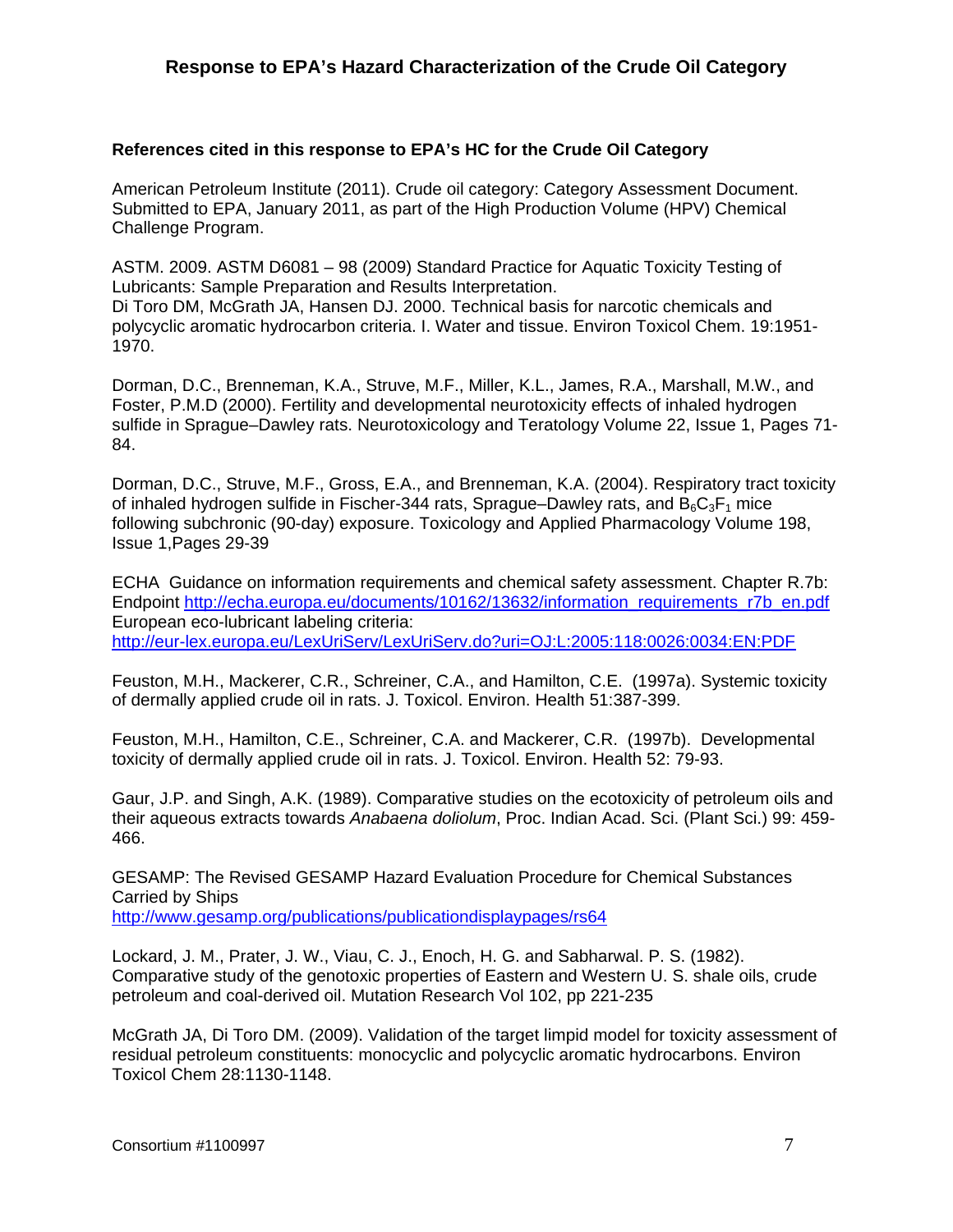McKee, R.H., Trimmer, G.W., Whitman, F.T., Nessel, C.S., Mackerer, C.R., Hagemann, R., Priston, R.A., Riley, A.J., Cruzan, G., Simpson, B.J., and Urbanus, J.H. (2000). Assessment in rats of the reproductive toxicity of gasoline from a gasoline vapor recovery unit. *Reproductive Toxicol.* 14: 337-353.

McKee, R., Nicolich, M., Roy, T., White, R., and Daughtrey, W. (2013a). Repeat-dose and developmental toxicity assessment of crude oil. International Journal of Toxicology. Accepted for publication.

McKee, R.H., Schreiner, C., Nicolich, M.J., and Gray, T. (2013b). Genetic toxicity of HPV petroleum streams containing polycyclic aromatic compounds. Regulatory Toxicology and Pharmacology. Accepted for publication.

Mobil Oil Environmental Health and Safety Laboratories (1985a). Eye irritation: Arab Light Crude Study #40963; Beryl Crude Oil Study #40953, Midcontinent Crude Oil Study #40973. Princeton, NJ.

Mobil Oil Environmental Health and Safety Laboratories (1985b). Skin irritation: Arab Light Crude Study #40964; Beryl Crude Oil Study #40954, Midcontinent Crude Oil Study #40974. Princeton, NJ.

Mobil Oil Environmental Health and Safety Laboratories (1990a). Consolidated acute test report on Lost Hills Light Crude Oil contains study #63830, 63831, 63832, 63833. Princeton, NJ.

Mobil Oil Environmental Health and Safety Laboratories (1990b) Consolidated acute test report on Belridge Heavy Crude Oil contains study #63842, 63843, 63844, 63845. Princeton, NJ.

Mobil Oil Environmental Health and Safety Laboratories (1991e). Micronucleus assay of bone marrow cells from rats treated via dermal administration of Belridge Heavy Crude Oil Study # 63847. Princeton, NJ.

Mobil Oil Environmental Health and Safety Laboratories (1990c). Micronucleus assay of bone marrow cells from rats treated via dermal administration of Lost Hills Light Crude Oil Study # 63835. Princeton, NJ

Mobil Oil Environmental Health and Safety Laboratories (1991f). Developmental toxicity study in rats exposed to Lost Hills Light Crude Oil. Study #63836. Princeton, NJ.

Mobil Oil Environmental Health and Safety Laboratories (1991g). Developmental toxicity study in rats exposed to Belridge Heavy Crude Oil. Study #63848 Princeton, NJ.

Mobil Oil Environmental Health and Safety Laboratories (1992a). 13-week dermal administration of Lost Hills Light to rats. Study #63834. Princeton, NJ.

Mobil Oil Environmental Health and Safety Laboratories (1992b). 13-week dermal administration of Belridge Heavy to rats. Study #63846. Princeton, NJ.

Murray J, Roth R, Nicolich M, Gray T, Simpson B. (2013). The relationship between developmental toxicity and aromatic ring class content of high boiling petroleum substances. Regulatory Toxicology and Pharmacology. Accepted for publication.